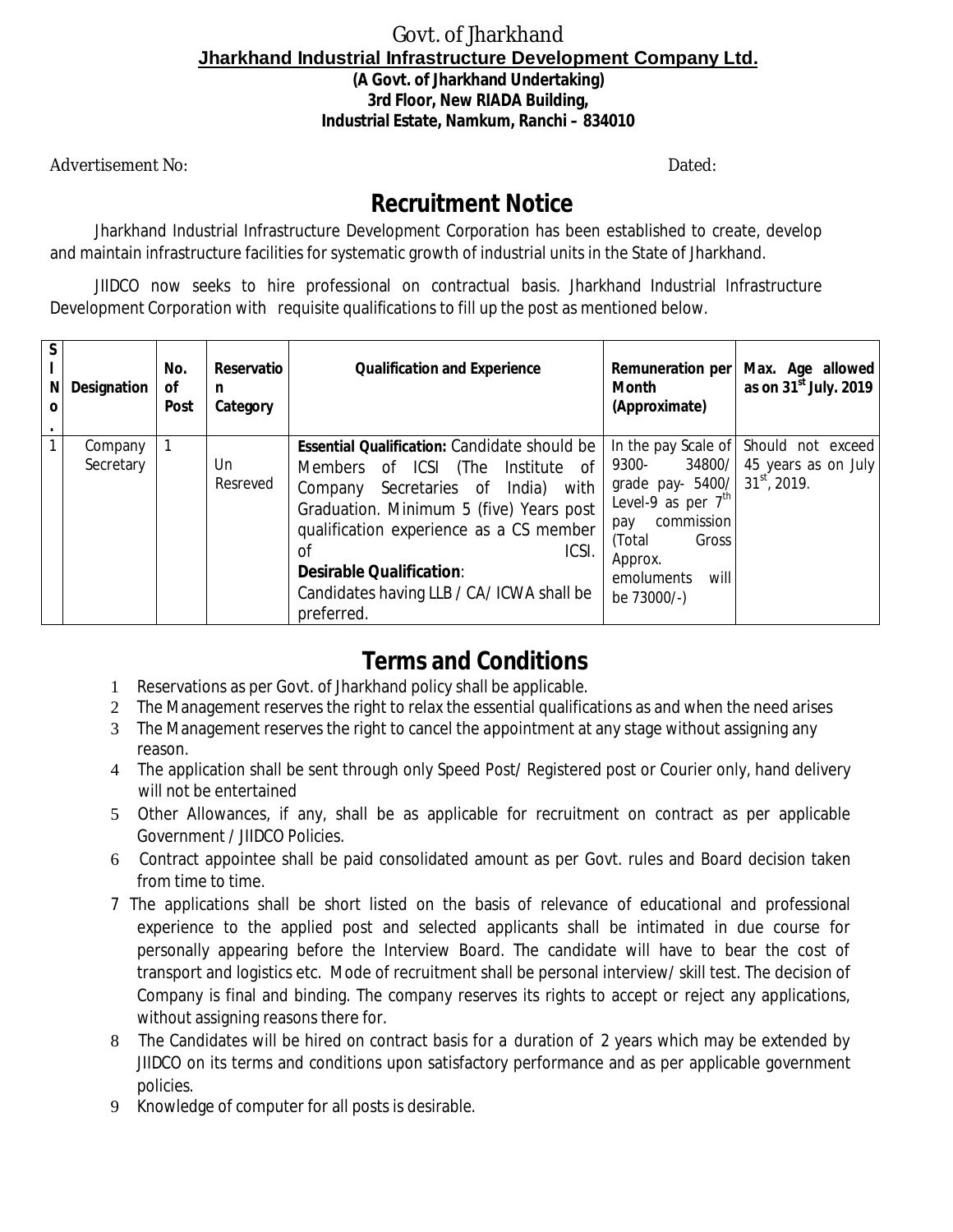10 The Short listed candidate will be intimated by E-mail/call about the date of interview/ skill test.

11 Applications in the prescribed format should be submitted by  $04<sup>th</sup>$  October, 2019 by 5.00 PM through speed post / registered post or Courier clearly mentioning the name of post applied for at the front of envelop at **JHARKHAND INDUSTRIAL INFRASTRUCTURE DEVELOPMENT CORPORATION**

- **(JIIDCO), (A Govt. of Jharkhand Undertaking), 3rd Floor, New RIADA Building, Industrial Estate, Namkum, Ranchi - 834010** (Jharkhand) only.
- 12 Candidates need to produce original qualification certificates and proof of previous employment details at the time of interview/ skill test. Applicants shall have to furnish all required documents in originals as required by JIIDCO from time to time.
- 13 The contract shall not confer any right or claim of extension / absorption in the Corporation.

HOW TO APPLY: Interested candidates may send their applications on A-4 size plain paper as per the given format. The same may also be downloaded from Website : www.jharkhandindustry.gov.in Duly filled application form with relevant documents in support of their age, qualification and experience along with a Bank Draft of Rs 200/- (Rs 100 for ST/SC) drawn in favor of JIIDCO, payable at Ranchi & a self-addressed envelope should reach the office of JHARKHAND INDUSTRIAL INFRASTRUCTURE DEVELOPMENT CORPORATION (JIIDCO), (A Govt. of Jharkhand Undertaking), 3rd Floor, New RIADA Building, Industrial Estate, Namkum, Ranchi - 834010 (Jharkhand), on or before 04.10.2019 at 5.00 PM. The application shall be sent through only Speed Post/ Registered post or Courier only.

> **Sd/-** Managing Director JIIDCO, Ranchi